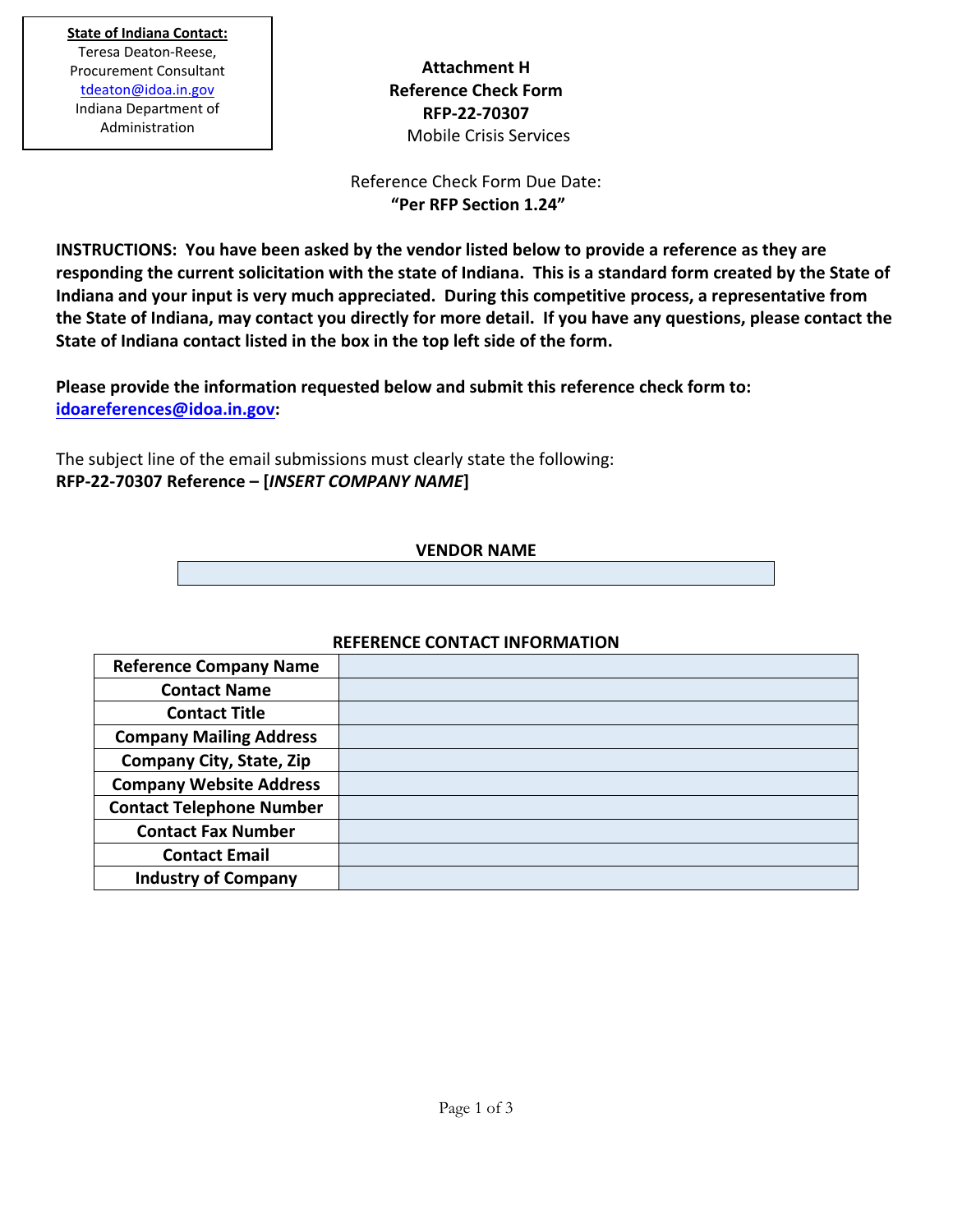QUESTIONS: Please provide a response to each of the questions listed below regarding the vendor listed above.

- 1. If you decline to provide a reference, please indicate that below and provide any comments you would be willing to share regarding the reason.
- 2. How long did you/have you and/or members of your team worked with the vendor? Please provide the specific dates of service.

3. With what type of internal and external stakeholders did the vendor have to communicate with?

- 4. Has the vendor been cited for any financial audit issues? If you are able to, please describe the issue briefly, and any corrective actions required. Did the vendor ultimately address the issue(s) in a satisfactory manner?
- 5. Has the vendor been subject to any requests for corrective action to cure performance issues? If you are able to, please describe the issue briefly, and any corrective actions required. Did the vendor ultimately address the issue(s) in a satisfactory manner?
- 6. Would you rate your experience with the quality of services/work provided by vendor as poor, satisfactory, above average or superior? Please elaborate on why you are giving the vendor this rating.
- 7. Would you rate the vendor's knowledge of your business as poor, satisfactory, above average or superior? Please elaborate on why you are giving the vendor this rating.
- 8. Would you rate the overall quality of the vendor's staff as poor, satisfactory, above average or superior? Please elaborate on why you are giving the vendor this rating.